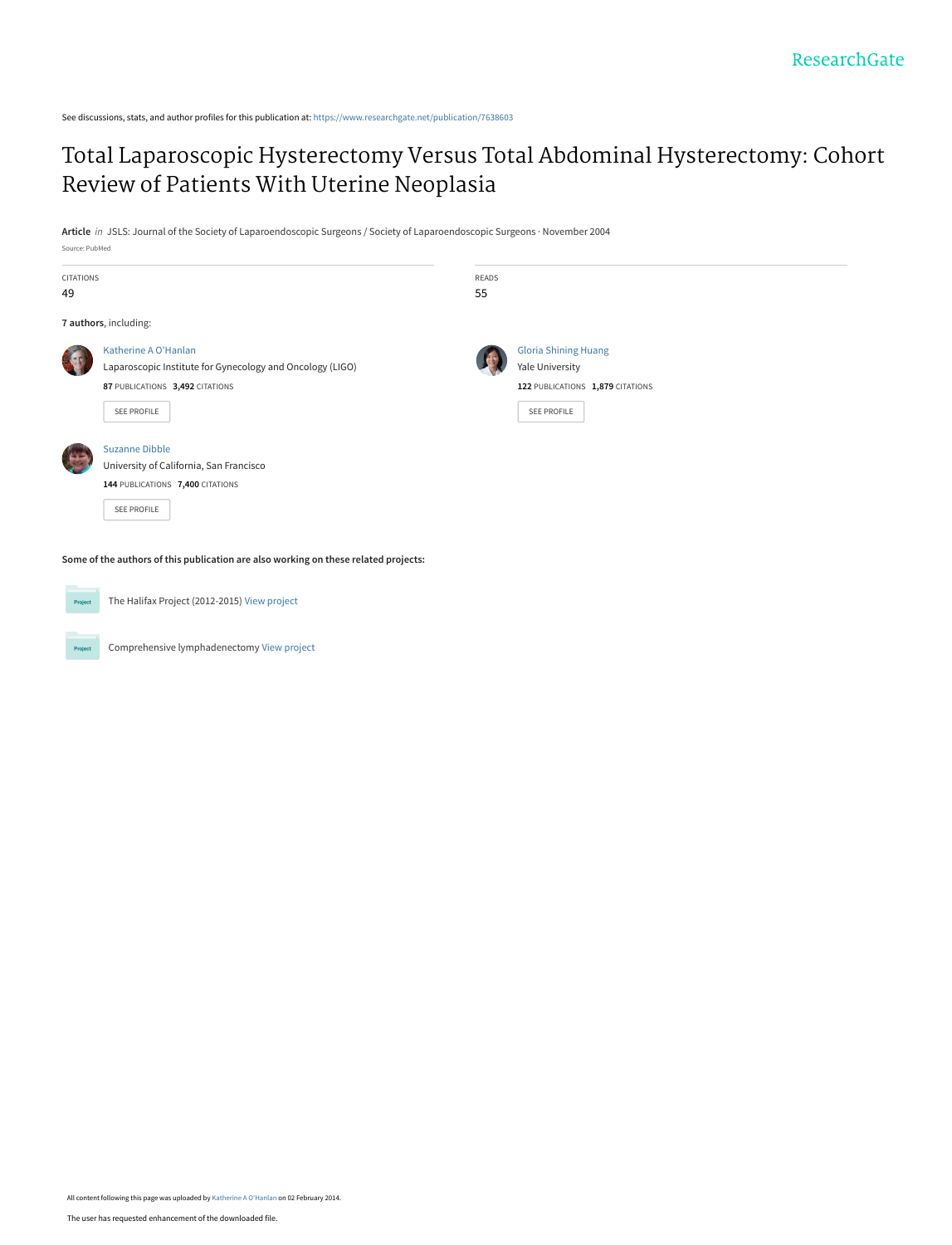*SLS* 

# **Total Laparoscopic Hysterectomy Versus Total Abdominal Hysterectomy: Cohort Review of Patients With Uterine Neoplasia**

Katherine A. O'Hanlan, MD, Gloria Shining Huang, MD, Anne-Caroline Garnier, BS, Suzanne L. Dibble, DNSc, RN, Mirjam L. Reuland, MD, Lisbeth Lopez, BS, Rebecca L. Pinto, PA-C

#### **ABSTRACT**

**Objective:** Retrospective analysis of surgico-pathologic data comparing total laparoscopic hysterectomy (TLH) with total abdominal hysterectomy (TAH) patients with uterine neoplasia

**Methods:** We conducted a chart abstraction of all patients undergoing hysterectomy for uterine neoplasia from September 1996 to November 2004. Patients were assigned to undergo the abdominal or laparoscopic approach based on established clinical safety criteria.

**Results:** The study included 105 patients, 29 with TAH and 76 with TLH. TAH patients were older (68 vs. 61,  $P=0.021$ ); however, both groups had similar body mass indexes (31) and parities (1.6). Controlling for age, surgical duration was similar (152 minutes). Average blood loss was higher for TAH, (504 vs.138 mL, *P*<0.001). Hospital stays were significantly longer for patients with TAH than for those with TLH (5.4 vs. 1.8 days, *P*<0.0001). Uterine weight was greater (197 vs. 135 g,  $P=0.008$ ) and myometrial invasion deeper in the TAH group (48% outer half vs. 17%,  $P=0.001$ ). More patients had Stage II or higher disease in the TAH group ( $35\%$  vs.  $17\%, P=0.038$ ). More TAH patients needed node dissection (79% vs. 28%, P<.001). Node yields from dissections of 23 TAH cases and 21 laparoscopic cases were similar (17 nodes). Total and reoperative complications from TAH versus TLH were not statistically different in our small sample (14.3 vs. 5.2%

Gynecologic Oncology Associates, Palo Alto, California, USA (Dr O'Hanlan, Ms Pinto).

Duke University School of Medicine, Durham, North Carolina, USA (Ms Garnier).

A portion of the data in this paper was originally presented at the Annual Clinical Meeting of the Society of Gynecologic Oncologists at Nashville, Tennessee, USA, March 2001.

© 2005 by *JSLS, Journal of the Society of Laparoendoscopic Surgeons*. Published by the Society of Laparoendoscopic Surgeons, Inc.

total, NS; 10.3 vs. 2.6% reoperative). One conversion was necessary from laparoscopy to laparotomy for unsuspected bulky metastatic disease.

**Conclusion:** Based on clinical selection criteria, TLH performed for endometrial pathology has few complications and is well tolerated by select patients. The advantages are less blood loss and a shorter length of hospital stay for qualified patients.

**Key Words:** Total laparoscopic hysterectomy, Total abdominal hysterectomy, Uterine neoplasia.

#### **INTRODUCTION**

Traditional therapy for uterine hyperplasia, carcinoma, or sarcoma includes total abdominal hysterectomy (TAH) with salpingo-oophorectomy, and when pathologic stage is higher than IB or tumor grade is 3, lymph node sampling is performed.1 In 1993, laparoscopic-assisted vaginal hysterectomy (LAVH) with indicated node dissection was described as an alternative to TAH for clinical stage I endometrial cancer patients.2 LAVH has also been shown to be appropriate for women over the age of 75 with endometrial cancer, conferring a similar blood loss, equal or higher node counts, longer operating times, shorter hospital stays, and less pain than TAH.<sup>3,4</sup> In randomized trials comparing TAH versus LAVH for benign indications, similar overall complications, less blood loss, longer operating times, fewer transfusions, less pain, and shorter hospital stay and disability were observed with LAVH.<sup>5–9</sup>

However, LAVH is predicated upon the ability to dissect the cervix and lower uterine segment through the vagina. Obesity, nulliparity, and senior age, the 3 most common risk factors for endometrial cancer, may all contribute to making the vagina longer, narrower, and thus it is more difficult to complete the vaginal portion of the LAVH. Many obese, senior, and nulligravid women will not qualify for the LAVH because they lack sufficient uterine prolapse or vaginal capacity.

The total laparoscopic hysterectomy (TLH) has been described over the last 10 years as potentially quicker, more

Albert Einstein College of Medicine, Bronx, New York, USA (Dr Huang).

University of California at San Francisco, San Francisco, California, USA (Ms Dibble).

Ruprecht-Karls-Universitaet, Heidelberg, Germany (Dr Reuland).

Stanford University School of Medicine, Palo Alto, California, USA (Ms Lopez).

Address reprint requests to: Kate O'Hanlan, MD, Gynecologic Oncology Associates, 4370 Alpine Rd, Stes 103–104, Portola Valley, CA 94028, USA. Telephone: 650 851 6669, Fax: 650 851 9747, E-mail: ohanlan@AOL.com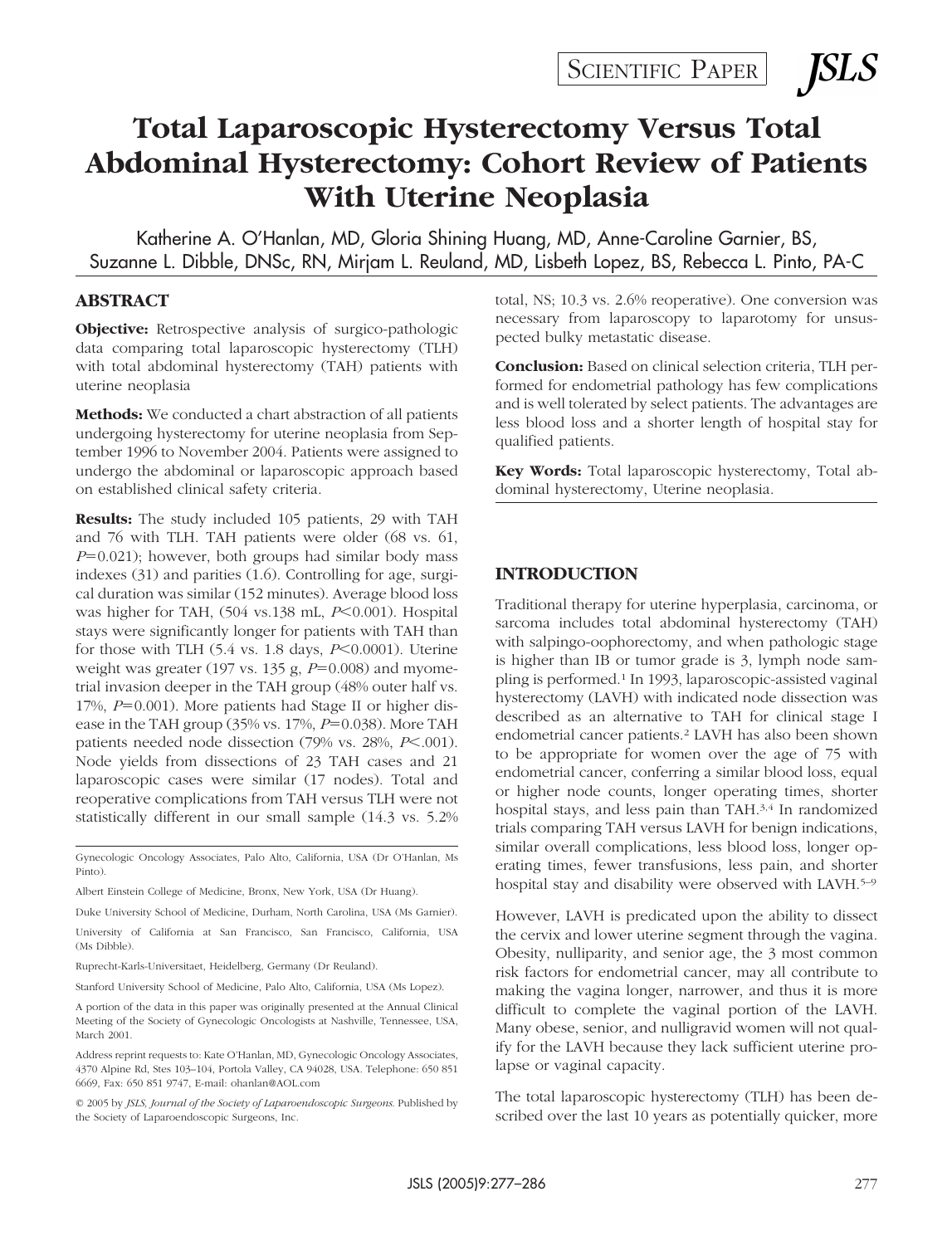efficient, and associated with less blood loss than LAVH.<sup>10,11</sup> In 2003, we reported our TLH data from a series of patients and observed it to be safe in the care of obese patients with pelvic masses and early ovarian carcinoma.12 It is also more available to nulliparous women<sup>13</sup> and senior women.14 Although a randomized clinical trial would be the standard for confirming the indications, safety, efficacy, and complication rates of TLH in women with endometrial neoplasia, as yet, no large cohort reviews of TLH procedures have been conducted for this indication to serve as pilot data.

This retrospective, nonrandomized cohort review delineates the surgical and pathological findings of a clinical series of all patients with early endometrial cancer, hyperplasia, or sarcoma in a private practice in which over 611 TLHs have been performed. The standard in this practice is to assign patients to TLH or TAH based on evaluation of the medical history, physical examination, and clinical testing, with specific documentation of severe adhesions from prior surgeries, a large uterus  $(>250 \text{ g})$  confirmed by ultrasound, or significant chronic obstructive pulmonary disease (COPD). The objective of this retrospective cohort analysis was to generate pilot data that confirm the safety of this selective approach to assigning the appropriate surgical method.

## **METHODS**

## **Study Design**

Chart abstraction with Investigational Review Board approval was undertaken for all cases of hysterectomy performed by 1 attending surgeon from September 5, 1996 to November 15, 2004, at 4 San Francisco Bay area hospitals for patients with clinically localized, pathologically confirmed, endometrial carcinoma, hyperplasia, or sarcoma. The names were obtained by searching the computer billing data for Current Procedural Terminology (CPT) code diagnoses 621.3, 179.0, and 182.0. Women with metastatic disease by clinical or radiographic assessment were not included in this retrospective study. At the time of their initial presentation, patients were assigned to an abdominal approach if they had any of the following: documentation of severe adhesions from a prior operative report, a large uterus that would not fit through the vagina without morcellation, or significant COPD that precluded a 45-degree Trendelenburg position. Patient's weight, height, (body mass index) BMI, and age were not considerations in selection of the approach, because both BMI and age have previously been shown to not impact outcomes of TLH.12,14 COPD was defined as any history of severe asthma or moderate to severe pulmonary obstructive disease considered poorly controlled. All other women were assigned to undergo a laparoscopic approach.

#### **Surgical Approaches**

All patients received general anesthesia and standard prophylactic cephalosporin antibiotic, a subcutaneous injection of an antithrombin agent, and wore sequential compression devices on their upper and lower legs.

TAH is defined as an abdominal hysterectomy with a 10-cm to 15-cm vertical incision in the abdominal wall, through which the standard operation is carried out.15 Patients usually require a 3-day to 5-day hospitalization, followed by a 6-week recovery time.

For both approaches, all uteri with grade 1 and 2 carcinomas were given to the pathologist for frozen section examination for indicators of lymph node sampling: cervical invasion, deep myometrial invasion, or lymphatic space invasion. Pelvic and aortic nodes were also dissected whenever patients had grade 3 carcinoma. The pelvic lymph node dissection consists of resecting the fibro-fatty lymph-bearing tissue from the genitofemoral nerve medially, over the external iliac artery and vein down to the crossing of the deep circumflex iliac vein over the external iliac artery, including the tissue around the internal iliac artery, anterior and medial to the obturator nerve, and lateral to the superior vesical artery and ureter. Aortic node dissections included the fibro-fatty nodebearing tissue anterior to the vena cava, the aorta, and to the left of the aorta from the ureters up to the inferior mesenteric artery.

The term "TLH" means all surgery was performed entirely through the laparoscopic ports.16 Because this is a relatively new application of surgical technique in gynecologic oncology, the specific steps will be delineated: the patient is positioned in a modified lithotomy position with the hips at about a 180-degree extension and the knees flexed at nearly 90 degrees, with the table tilted nearly 45-degrees Trendelenburg. The arms are tucked along the patient's side and secured in a sled, and large gel or foam bolsters are taped to the table above the shoulders to prevent sliding on the table. After injecting the umbilical apex with Marcaine, towel clips are used to elevate the abdominal wall, and a bladed 5-mm EndoEthicon trocar is inserted vertically without preinsufflation.17 After insufflation with  $CO<sub>2</sub>$  to 12 mm Hg, 3 additional 5-mm ports are inserted under direct visualization, 1 suprapubic and 2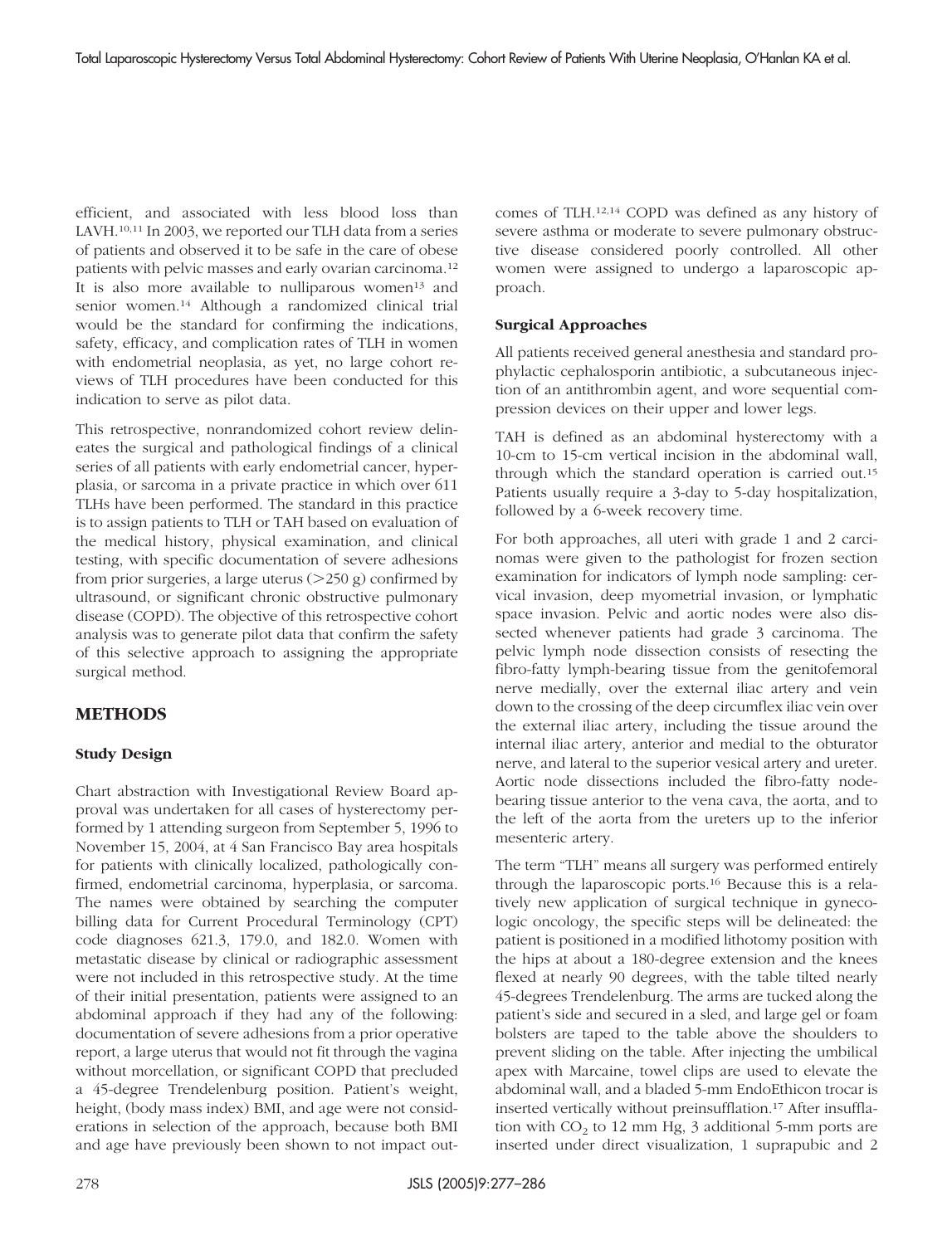positioned 2 cm medial and superior to the anterior superior iliac crests.

The abdominal inspection and cytologic washing are performed before inserting the Humi Uterine Manipulator (CooperSurgical, Inc. Trumbull, CT) through the cervix. All adhesions are lysed, and any peritoneal lesions are biopsied or excised before the hysterectomy. Once the ureters are identified through the peritoneum at the pelvic brim, the infundibulopelvic ligaments are cauterized with bipolar cautery and incised with the 5-mm LCS Harmonic scalpel (Ethicon Endo-Surgery, Cincinnati, OH).18 Then, the broad and round ligaments are incised with the Harmonic scalpel. To replicate the effects of "tractioncounter-traction," to facilitate parametrial dissection, the uterus is placed under tense axial elevation by pushing the uterine manipulator directly cephalad. The bladder flap is opened and incised with the Harmonic scalpel exposing the anterior cervical fascia. From this point to the incising into the vagina, the cervico-vaginal margin is repeatedly, carefully confirmed by using instrument "palpation" of the firmer cervix stroma, which moves together as a solid mass, compared with the more pliant upper lateral vagina that dimples easily. Also, the surface of the cervix anteriorly and posteriorly are frequently visualized and palpated with the instruments to replace the usual open palpation of the cervico-vaginal margin by the fingers. If it is difficult to identify the precise cervico-vaginal margin, a right angle retractor or ribbon can be passed into the vagina anterior to the uterine manipulator to identify the junction anteriorly so that the Harmonic scalpel can by used to puncture into the vagina at 12 o'clock. The uterine arteries are then skeletonized and extensively cauterized at the junction of the lower and middle third of the cervical body by using the bipolar cautery, and incised with the Harmonic scalpel directly through to the glistening white, smooth cervical fascia beneath. The arterial pedicle is pushed inferiorly exposing the cardinal ligament fibers. These are incised in 3 bundles, anteriorly, then posteriorly to include the uterosacral ligament, and lastly medially and inferiorly. This last incision usually identifies the exact edge of the cervico-vaginal margin and allows for the next medial bite to pierce into the vagina at either 9 o'clock or 3 o'clock. Entry into the vagina is confirmed by rapid loss of pneumoperitoneum. The uterine manipulator is then removed and a folded glove containing 2 dry, fluffed 4x4-inch gauze is placed in the vagina to maintain the pneumoperitoneum. With direct exposure of the cervical os by using toothed biopsy forceps as graspers on the vagina and the cervical edge, it is possible to expose and incise along the precise margin

between the cervix and vagina. Once the entire cervix is cut away from the vagina, a tenaculum is inserted through the vagina, beside the glove, to grasp the cervix and deliver the tissue out of the vagina. The uterus is submitted for frozen section.

If node dissection is not indicated, the vaginal apex is closed by using toothed biopsy forceps as graspers and #1 Vicryl laparoscopic suture (JK-10 Endo Ethicon) with an ST-3 needle in 3 or more figure-eight (technically spiral) sutures made with a Wolfe or Ethicon needle driver, fixing the vaginal angle to the proximal-most uterosacral ligaments for suspension.

Patients are given printed information about their bowel preparation, and their inpatient postoperative and home recovery. Discharge instructions recommend resumption of all activities as soon as tolerable, and early ambulation and resumption of floor exercise is encouraged. Patients are instructed not to engage in any vaginal penetration until after their 6-week vaginal checkup. All patients are seen postoperatively for an abdominal incision check at 10 days and again at 6 weeks. Patients are referred for radiation if they have a grade 3 cancer with any invasion, lymphatic channel invasion, or Stage Ic or higher.19

#### **Data Management and Analysis**

Office and hospital charts were then reviewed for patient data regarding age, height, weight, parity, preoperative diagnosis, procedure(s), estimated blood loss (EBL), duration of surgery, duration of hospital stay, pathologic data including uterine dimensions, weight, cancer characteristics like depth of invasion, grade, presence or absence of lymph-vascular invasion, cervical invasion, pelvic cytologic washings, number of nodes dissected, and complications. The data were analyzed with SPSS statistical analysis software, with ANOVA and the *t* test used for comparison of continuous data, and chi-square analyses including Fisher's exact test for nominal data. A value of *P*<0.05 was accepted as significant.

## **RESULTS**

Of the 105 patients with endometrial pathology, 76 qualified for TLH, and 29 underwent TAH. Patients had a significantly higher mean age in the TAH group, (68 vs. 61 years,  $P=0.021$ ) (Table 1). No significant differences existed in height, weight, body mass index (BMI), or parity. Therefore, the surgico-pathological analyses that would be affected by age were done controlling for age.

Most women had a diagnosis of endometrial carcinoma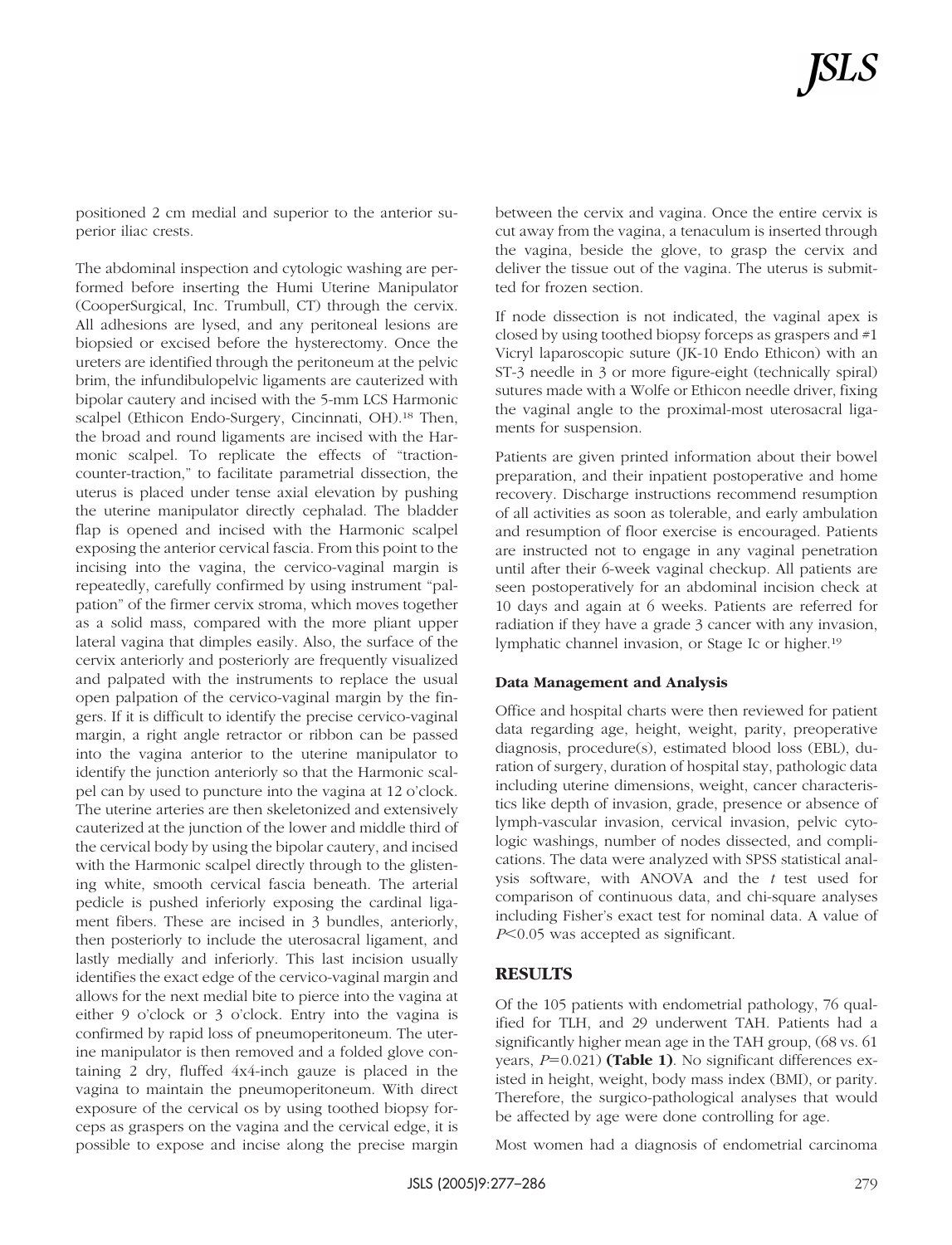| Table 1.<br>Patient Demographics (ANOVA) |              |             |       |  |  |
|------------------------------------------|--------------|-------------|-------|--|--|
|                                          |              |             |       |  |  |
| Age $(y)$                                | 67.6(13.0)   | 60.9(13.1)  | 0.021 |  |  |
| Parity                                   | 1.8(1.4)     | 1.6(1.4)    | 0.426 |  |  |
| Height (inches)                          | 63.8(2.8)    | 64.0(2.7)   | 0.738 |  |  |
| Weight (lbs)                             | 184.8 (74.3) | 176.5(48.5) | 0.580 |  |  |
| Body Mass Index                          | 31.9(12.7)   | 30.5(8.9)   | 0.583 |  |  |

preoperatively (83.8%) as well as a final diagnosis postoperatively (81%). The TAH group had more cases of endometrial carcinoma than did the TLH group both by preoperative biopsy assessment  $(97\% \text{ vs. } 79\%$ ,  $P=0.036$ ), and by postoperative final pathology (97% vs. 78%,  $P=0.021$ ). One patient in each group had complete staging for a pelvic mass and was later confirmed to have 2 primaries: Stage Ia endometrial carcinoma and Stage Ia ovarian carcinoma. Two patients were found to have a sarcoma, a Stage Ic low-grade sarcoma, and a stage Ia high-grade stromal sarcoma **(Table 2)**.

In **Table 3**, the surgical data are stratified by approach, adjusting the means for age. The mean durations of surgery for abdominal and laparoscopic approaches were similar (154 min). Blood loss was higher in the TAH group  $(504 \text{ mL vs. } 138 \text{ mL}, P \le 0.001)$ , and transfusions were more common  $(0.69 \text{ units/patient vs. } 0.04, P=0.001)$ . Length of hospital stay was longer for TAH than for TLH (5.4 days vs. 1.8 days, *P*<0.0001).

In **Table 4**, the pathological data are stratified by approach. Uterine sizes were larger in the abdominal ap-

| Table 2.<br>Patient Diagnoses (Fisher's Exact Test) |         |                                                       |       |  |
|-----------------------------------------------------|---------|-------------------------------------------------------|-------|--|
|                                                     | Open    | Laparoscopic $P$ Value<br>$n=29$ , N(%) $n=76$ , N(%) |       |  |
| Preoperative Diagnosis                              |         |                                                       | 0.036 |  |
| Atypical endometrial<br>hyperplasia                 | 1(3)    | 16(21)                                                |       |  |
| Endometrial carcinoma                               | 28 (97) | 60(79)                                                |       |  |
| Postoperative Diagnosis                             |         |                                                       | 0.021 |  |
| Noninvasive sarcoma,<br>or hyperplasia              | 1(3)    | 17(22)                                                |       |  |
| Invasive carcinoma,<br>or sarcoma                   | 28 (97) | 59 (78)                                               |       |  |

| Table 3.<br>Surgical Data by Approach (ANOVA) |                            |                                    |         |  |
|-----------------------------------------------|----------------------------|------------------------------------|---------|--|
|                                               | Open $n=29$ ,<br>$M^*(SD)$ | Laparoscopic<br>$n=76$ , $M^*(SD)$ | P Value |  |
| Duration of surgery<br>(min.)                 | 143 (52.6)                 | 158 (48.9)                         | 0.783   |  |
| Blood loss (mL)                               | 504 (333.3)                | 138 (157.3)                        | 0.001   |  |
| Transfusions (units/pt)                       | 0.60(1.3)                  | 0.04(0.6)                          | 0.001   |  |
| Length of hospital stay<br>(days)             | 5.4(3.2)                   | 1.8(1.1)                           | 0.0001  |  |
| *Mean adjusted for age.                       |                            |                                    |         |  |

proach groups by width  $(P=0.018)$ , depth  $(P=0.041)$ , and weight  $(P=0.008)$ , but not length. TAH cases were more likely to have outer third myometrial invasion (48% vs. 17%,  $P=0.001$ ), but TLH cases had more superficial or noninvasive tumors (28% vs  $68\%$ ,  $P=0.001$ ). Tumor grade and incidence of cervical invasion or peritoneal fluid spread were similar in both approaches, but a higher incidence of lymph vascular space invasion (LVSI) (38% vs.  $17\%$ ,  $P=0.036$ ) occurred in the TAH group. More patients with 1998 FIGO stage II or higher were assigned to the TAH group  $(35\% \text{ vs. } 17, P=0.038)$ . TAH group patients were more likely to have a node dissection indicated by virulence factors  $(79\% \text{ vs. } 28\%, P=0.001)$ ; however, the lymph node yields were similar  $(P=0.810)$ : 16.3 nodes by laparotomy (range, 2 to 45) and 18.0 nodes by laparoscopy (range, 4 to 56).

No significant difference existed in total complication rates for the abdominal or laparoscopic groups (14% vs. 5%,  $P=0.111$ ) or in reoperative complication rates (10 vs. 3%, *P*=0.128) (Table 5). Four complications occurred in the TAH group: 2 cases of wound dehiscence and 1 case of postoperative hemorrhage requiring reoperation, and 1 case of postoperative wound infection treated with packing. Among the TLH cases, 1 case each of trocar site herniation and small-bowel adhesions to the vaginal cuff causing small-bowel obstruction required reoperation. One patient had prolonged diverticulitis after her TLH, and one had vaginal cuff dehiscence, both resolving with expectant management. One TLH patient was converted to open laparotomy when bulky metastatic lesions were identified in the nodes, and on the peritoneal surfaces.

#### **DISCUSSION**

This study documents a series of patients with clinically early uterine neoplasia assigned by clinical safety param-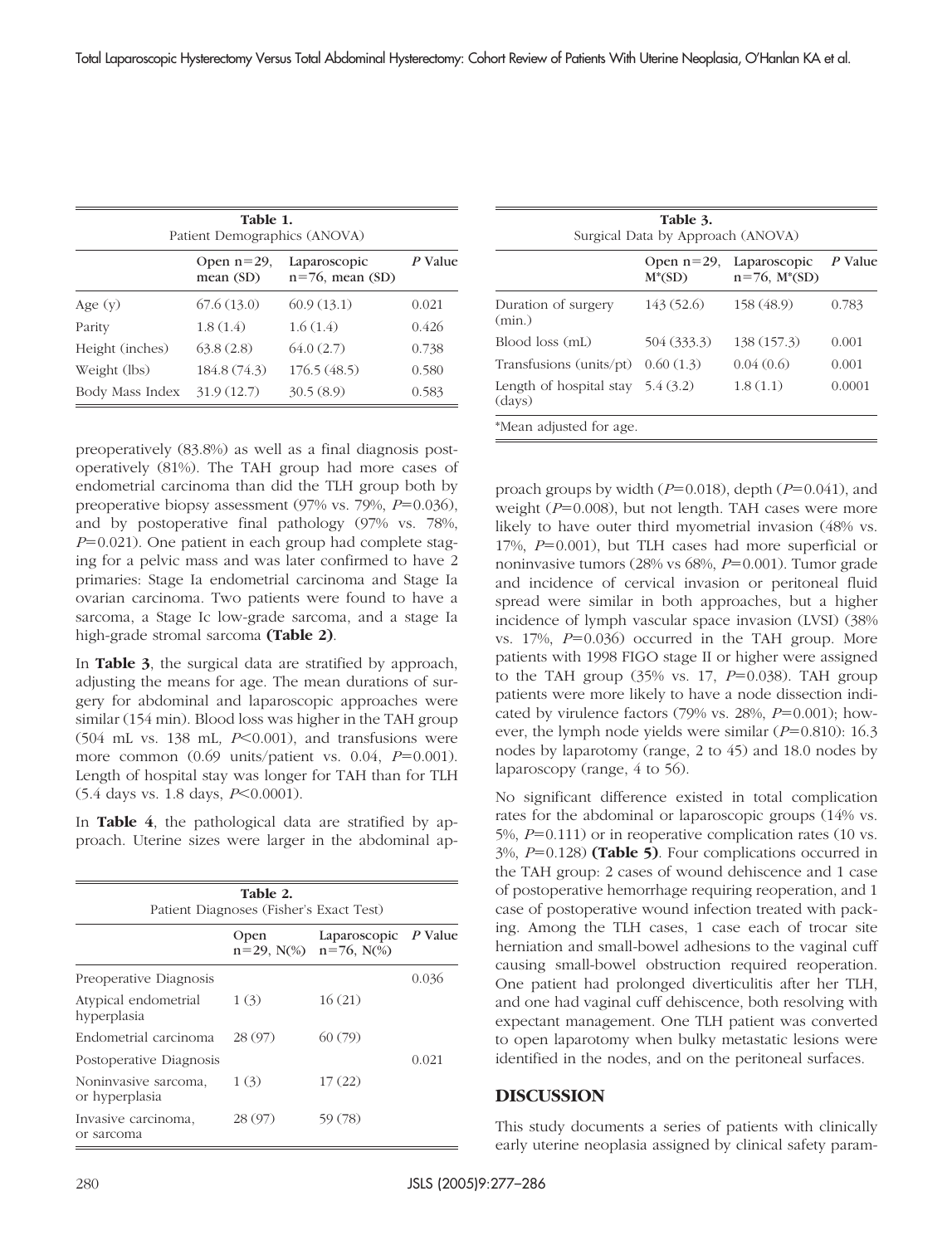| Table 4.<br>Pathologic Data by Approach   |              |                                               |         |  |
|-------------------------------------------|--------------|-----------------------------------------------|---------|--|
|                                           | $M^*(SD)$    | Open n=29, Laparoscopic<br>$n=76$ , $M^*(SD)$ | P Value |  |
| Size of Uterus                            |              |                                               |         |  |
| Length (cm)                               | 9.2(2.1)     | 8.7(2.2)                                      | 0.338   |  |
| Width (cm)                                | 6.9(1.8)     | 5.9(1.9)                                      | 0.008   |  |
| Depth (cm)                                | 4.8(2.1)     | 4.2(1.3)                                      | 0.041   |  |
| Weight (g)                                | 197(138.5)   | 135(80.3)                                     | 0.008   |  |
| Depth of Myoinvasion                      |              |                                               | 0.001   |  |
| Noninvasive or<br>superficial             | 8(28)        | 52 (68)                                       |         |  |
| Inner $50%$                               | 7 (24)       | 11(15)                                        |         |  |
| Outer 50%                                 | 14 (48)      | 13(17)                                        |         |  |
| Grade of Lesion*                          |              |                                               | 0.066   |  |
| Atypical hyperplasia                      | 1(3)         | 15(20)                                        |         |  |
| Well differentiated                       | 11(38)       | 34(45)                                        |         |  |
| Moderately differentiated 8 (28)          |              | 17(22)                                        |         |  |
| Poorly differentiated                     | 9(31)        | 8(11)                                         |         |  |
| Sarcoma                                   | 0            | 2(3)                                          |         |  |
| Cervical Involvement                      |              |                                               | 0.750   |  |
| Present                                   | 4(14)        | 9(12)                                         |         |  |
| Absent                                    | 25 (86)      | 67(88)                                        |         |  |
| Lymph Vascular Space<br>Invasion          |              |                                               | 0.036   |  |
| Absent                                    | 18(62)       | 63(83)                                        |         |  |
| Present                                   | 11(38)       | 13(17)                                        |         |  |
| Cytologic Washing                         |              |                                               | 0.550   |  |
| Negative                                  | 21 (78)      | 61(85)                                        |         |  |
| Positive                                  | 6(22)        | 11(15)                                        |         |  |
| FIGO Stage 1998                           |              |                                               | 0.038   |  |
| O (Hyperplasia)                           | 1(3)         | 15(20)                                        |         |  |
| IA                                        | 7            | 28                                            |         |  |
| ΙB                                        | 10<br>18(62) | 14<br>48(63)                                  |         |  |
| IC                                        | 1            | 6                                             |         |  |
| II or higher                              | 10(35)       | 13(17)                                        |         |  |
| No. of Patients Having<br>Node Dissection | 23 (79%)     | 21 (28%)                                      | < 0.001 |  |
| No. of Nodes Obtained                     | 16.3(10.6)   | 18.0(13.4)                                    | 0.810   |  |
| *Mean adjusted for age.                   |              |                                               |         |  |

| Table 5.<br>Complications by Approach (Fisher's Exact Test) |                                |                                                |       |  |  |
|-------------------------------------------------------------|--------------------------------|------------------------------------------------|-------|--|--|
| Complication                                                | Open<br>$n = 29$ ,<br>$N\ll 0$ | Laparoscopic P Value<br>$n = 76$ ,<br>$N\ll 0$ |       |  |  |
| None                                                        | 25 (86)                        | 72 (95)                                        |       |  |  |
| Diverticulitis                                              | $\Omega$                       | 1(1.3)                                         |       |  |  |
| Abdominal wound dehiscence                                  | 2(7)                           | 1(1.3)                                         |       |  |  |
| Peritoneal vaginal dehiscence                               | $\Omega$                       | 1(1.3)                                         |       |  |  |
| Postoperative bowel<br>obstruction                          | $\theta$                       | 1(1.3)                                         |       |  |  |
| Postoperative wound infection                               | 1(3.5)                         | $\Omega$                                       |       |  |  |
| Postoperative hemorrhage                                    | 1(3.5)                         | $\Omega$                                       |       |  |  |
| No. Reoperative<br>complications                            | $3(10.3)$ 2(2.6)               |                                                | 0.128 |  |  |
| Total complications                                         | 4(14.3) 4(5.2)                 |                                                | 0.111 |  |  |

eters to TLH as default, or to TAH when necessary. Based on the results of this series, TLH can be recommended for randomized clinical trials as a potentially safe alternative to TAH for many women, with no increased morbidity.

Obese, elderly, and nulliparous women have a higher<sup>20-22</sup> incidence of uterine carcinoma in comparison with others. Although we did not use BMI, age, or parity in the assignment of surgical approach, historically, obesity and senior age have been seen by some as a relative contraindications to a laparoscopic approach.23 Obese patients sustain more blood loss and more incisional and infectious complications from laparotomy and may incur significant potential benefit from a laparoscopic approach.<sup>24-26</sup> Although obese women can tolerate increased intraperitoneal pressure well if they have normal cardiac function,27 respiratory mechanics can be adversely affected for the duration of the pneumoperitoneum.<sup>28</sup> In particular, obese women often need higher than usual inspiratory pressures in the Trendelenburg position, because the weight of the abdominal wall, bowel, and omentum on the diaphragm reduces ventilatory compliance during surgery.29 Peritoneal insufflation has also been shown to cause a significant reduction in cardiac output, increases in mean arterial pressure and pulmonary vascular resistance, demonstrating that senior patients with COPD are not candidates for a laparoscopic approach.30 In one series, a higher risk of conversion to open laparotomy was observed with increasing BMI over 30. In our entire series of laparoscopic hysterectomies reported elsewhere,13 which now totals over 611, we have not observed higher complications, blood loss, surgical durations, hospital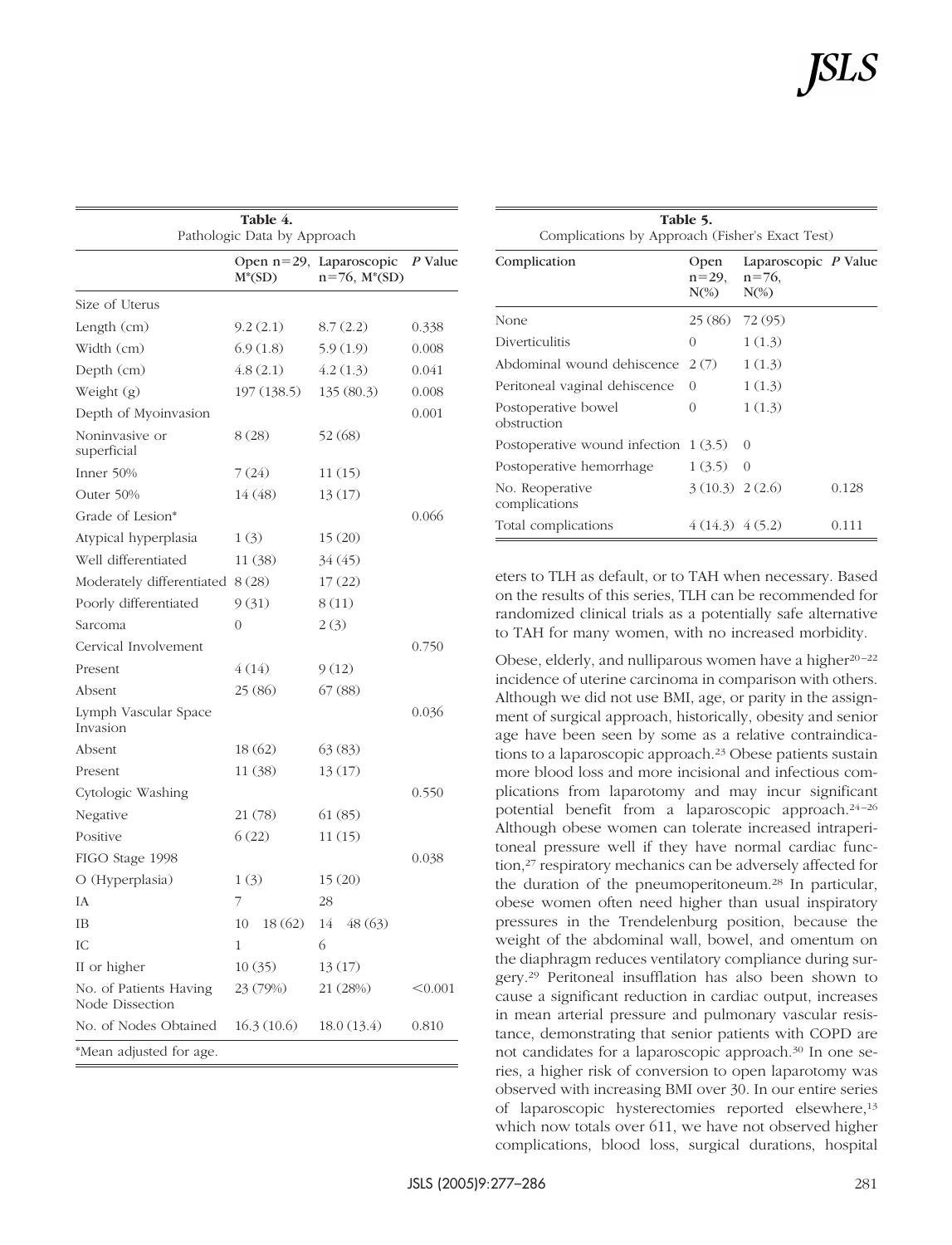stay, or conversions to laparotomy due to obesity, senior age, or cardiorespiratory problems. In this uterine neoplasia series, 56/105 (53%) of our TLH patients had BMI over 30 with no increase in complications. Our heaviest patient weighed 331lbs, with a BMI of 60, and sustained a 50cc operative blood loss, taking 90 minutes to complete, and was discharged the day after surgery.

Senior women have been observed to benefit from a laparoscopic approach in multiple gynecologic cancer sites.24,31 Age has not been seen as a contraindication for laparoscopic lymphadenectomies for endometrial cancers.32 We have previously reported our series of total laparoscopic hysterectomies for women with oncologic problems stratifying our outcomes by age,14 showing no increase in rate of complications, surgical durations, volume of blood loss, or hospital stays. Twenty of 76 (26%) women in this laparoscopic series were over age 70, with the eldest being 90. All but 4 of these 20 patients were discharged within 2 days of surgery. None required conversion to laparotomy, but one had trocar-site herniation.

In both treatment groups in this study, 39% of the patients were nulliparous. Although LAVH has been reported for treatment of women with endometrial carcinoma,<sup>33</sup> many nulliparous women, lacking descensus, will still require open laparotomy or risk conversion to laparotomy when the vaginal dissection becomes impossible.34 Because all of the dissections in the TLH are performed abdominally via a laparoscopic approach, this procedure is available for women with no descensus or who have long, narrow vaginas. We believe that if surgeons learn to perform hysterectomy entirely via laparoscopes, morbidity from hysterectomy would be reduced. In addition, avoiding any vaginal approach, even among women with adequate descensus or vaginal capacity, may also reduce the risk of subsequent urinary incontinence and vault prolapse, both of which are seen more often after vaginal hysterectomies than after laparotomy hysterectomies.35–37

Many are concerned that significantly longer operating times are necessary with any laparoscopic approach, especially with LAVH;<sup>38</sup> however, shorter endoscopic operating times have been reported with greater laparoscopic surgical experience<sup>39,40</sup> and with a total laparoscopic approach when compared with LAVH.11,41 Our data support this, showing no difference in operating times between our TLH and TAH groups, which persists even when all patients having node dissection are excluded (154 min vs. 138 minutes, *P*=0.535).

As expected, we observed a lower mean blood loss and fewer transfusions with TLH; however, this information should be tempered with the observation that women undergoing abdominal approaches had significantly larger uteri than women having laparoscopic approaches. Our TLH blood losses have decreased over time. From the 20 most recent laparoscopic cases, 13 patients lost under 100 mL, with 9 of these patients undergoing node dissections.

The shorter median and mean hospital stay for the TLH patients (mean, 5.4 days vs. 1.8 days, *P*<0.001) is similar to observations by others. $38,42-44$  Currently, we discharge patients in the afternoon of postoperative day 1 even if they require a node dissection. From the 20 most recent TLH cases, with 9 of these patients undergoing node dissections, 19 went home the first day after surgery.

The TAH group also had significantly larger uteri, deeper myoinvasion, more lymphatic channel invasion and a trend to higher grade; thus, significantly more lymph node dissections. This may also relate to the fact that the TAH patients were older, as senior women with endometrial cancers have been shown to have more aggressive disease.21 Women with larger uteri may have had more progression of their disease before diagnosis and thus be assigned to open approach more often.

Laparoscopic lymph node dissections were equally productive in both approaches. Prior reports from this cohort have confirmed that node dissections were not more complicated in senior or obese women compared with node dissections in younger or more ideal-weight patients.13,14 Laparoscopic node dissections are generally easier and incur less blood loss because the vasa vasorum are much more clearly seen and clipped. In fact, we analyzed blood loss in TLH cases with and without node dissection and found no difference  $(148 \text{ vs. } 124 \text{ mL}, P=0.841)$ .

Peritoneal cytology was positive in similar proportions of both groups (22% vs. 15%), and roughly similar to other reports of 11% in clinically early stage series.45 Some of our patients had undergone hysteroscopy before referral to our oncology service, which may have contributed to risk of peritoneal cytology positivity $46-49$  and obscured finding natural differences in tumor virulence. Unfortunately, we did not collect data on the use of preoperative hysteroscopy to analyze the effects of this procedure. Recent reports have associated LAVH with a higher risk of positive cytology, possibly because of excessive uterine manipulation during the procedure extruding malignant cells out through the fallopian tubes.50 In our practice, we minimize risks of iatrogenic peritoneal positivity by strongly discouraging the use of diagnostic hysteroscopy among our referral base unless uterine cancer has been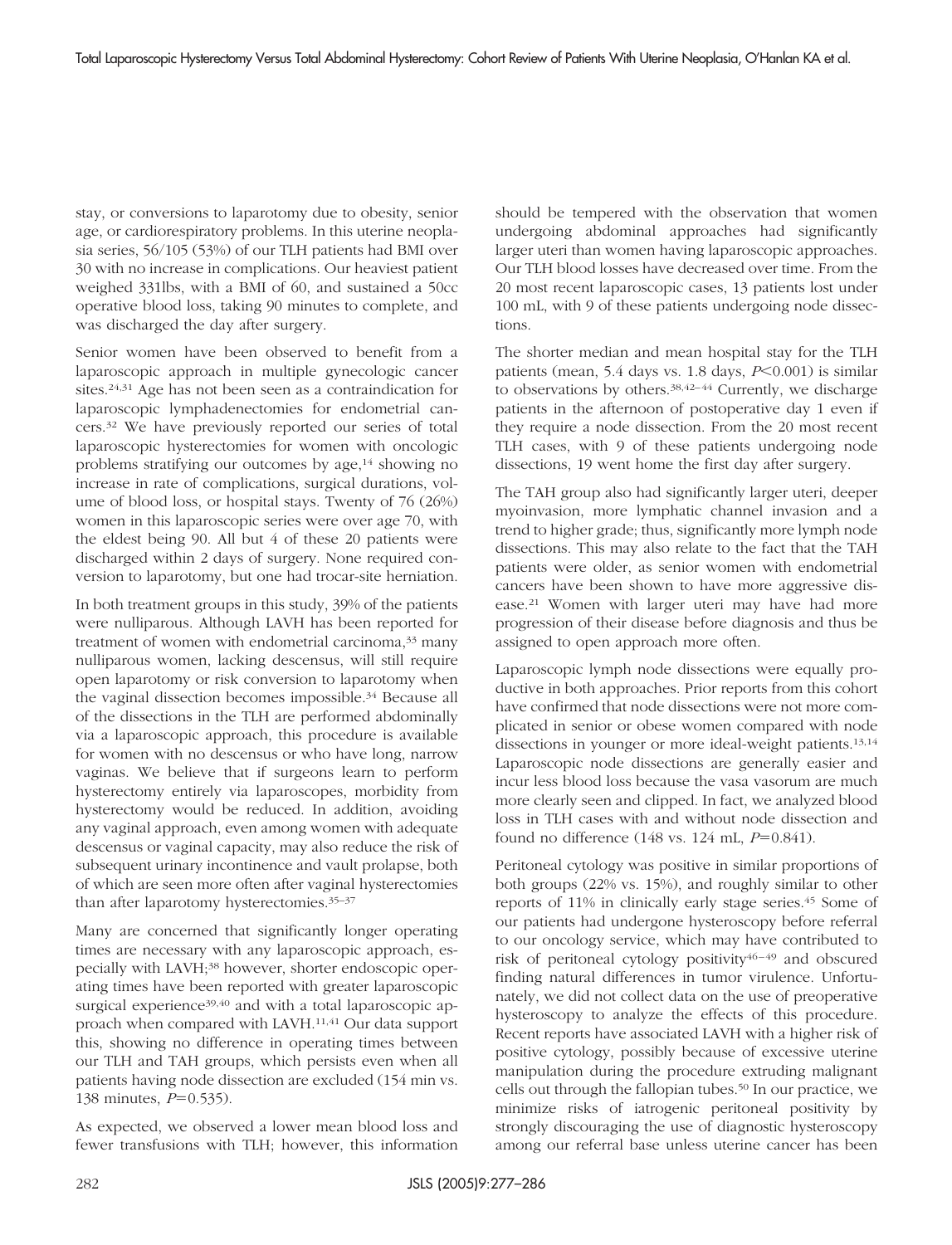ruled out. We also do not insert the uterine manipulator until after coagulating the tubes, and we use only gentle and minimal manipulation of the uterus.

The rate of urologic complications seen so often in patients undergoing LAVH or TLH was surprisingly not seen in this series, although other patients in the surgical practice of the authors have sustained urologic injuries, which are reported elsewhere.12 Currently, after completing 611 TLHs for all gynecologic indications, 15 patients (2.5%) sustained a urologic injury, with 7 (1.2%) undergoing recognition and immediate repair (4 cystotomy repairs and 2 ureteroureterostomies), and 8 (1.3%) requiring reoperation (4 ureteral stents, and 4 ureteroneocystotomies). All but 2 of the urologic injuries occurred during the first two thirds of cases. We attribute the decreasing rate of urologic injuries in this series to the learning curve and to our method of dissection of the cardinal ligament precisely on the cervical fascia, with rigorous use of tractioncounter-traction, and frequent palpatory and visual reappraisal of the cervico-vaginal anatomy.

No port-site recurrences were noted, but 1 patient had a vaginal cuff recurrence and is disease free after radiation. Although 2 patients developed wound dehiscence in the TAH group, 1 TLH patient herniated her small bowel through a 5-mm trocar site, and all required reoperation.<sup>51</sup> Vaginal dehiscence developed in another patient after sexual penetration at 6 weeks, which healed without reoperation.52

#### **Limitations of the Study**

Many serious challenges exist to the utility and validity of comparing these 2 groups of patients in a single practice, most having to do with the initial nonrandom, clinically based assignment of approach. Such selection bias does significantly mimic clinical practice standards, offering implications for surgeons in practice, but this selection bias also hinders the broader utility of these data except as a pilot series. In the absence of the randomized clinical trials confirming any guidelines for assignment of approach, our conservative pattern of assignment was entirely clinically based: pulmonary disease, metastatic disease, documented severe adhesions, or a measurably large uterus,30,53,54 but randomized clinical trials are now needed and indicated.

The nonrandom assignment to approach is also the most probable cause of the age disparity observed between the patients undergoing the 2 approaches. Older women are more likely to have had more surgeries, developed pulmonary disease, and to be at risk for postoperative medical complications.24,55 No difference existed, however, in their height, weight, or BMI. Age is not normally a limiting factor for laparoscopic approaches,<sup>14</sup> but pulmonary function must be grossly normal or evaluated and cleared preoperatively.24

The nonrandom assignment criteria for surgical approach are likely also responsible for the observation of TAH group patients having larger uteri, deeper myoinvasion, higher stage, and trend of higher grade, and thus more node dissections. Elderly women have been shown to have more aggressive carcinomas.<sup>1</sup> However, the lymph node yields were similar in both approaches, and similar to yields previously reported for either laparotomy or laparoscopy.31,39,40,42,44,56

Another of the initial assignment criteria, that the uterus not be overly enlarged precluding its removal per vagina without morcellation, also contributes to the observation of larger uterine size in the laparotomy group and may predispose to larger, more invasive lesions. This criterion was initially important because of the concern about spillage of cancer cells into the peritoneum with morcellation of a large, cancerous uterus. Recently, we have obviated that concern in multiparous women to some degree by using a Lapsac (Cook Surgical, Chicago, IL) ripstop nylon 5x8-inch sack with a purse string. The sack is passed through the 10-mm umbilical trocar, encasing the uterus with the cervix pointing toward the open end, and passed out of the vagina, draw string first, allowing morcellation of the uterus from within the sack, with no peritoneal spillage. This technique is not possible when the vagina is narrow and long.

The laparoscopic techniques used and described above roughly parallel that of the traditional open technique (except the morcellation), making the procedure more easily learned by abdominal gynecologic surgeons. One can safely obtain experience and practice the technique during open surgery by performing the entire open laparotomy hysterectomy with the CS Harmonic scalpel, which is the hand-held, shorter version of the 5-mm laparoscopic LCS Harmonic scalpel, designed for open procedures. Other safety procedures, similar in both the open and laparoscopic, and familiar to every gynecologic surgeon, include frequent identification of the ureters, constant traction-counter-traction to separate the uterine arteries from the ureters with constant upward axial pressure on the uterine manipulator, and frequent palpatory identification of the cervical and parametrial anatomy. The last limitation is the great variability of surgeons' experience at laparoscopic surgery and ability to convert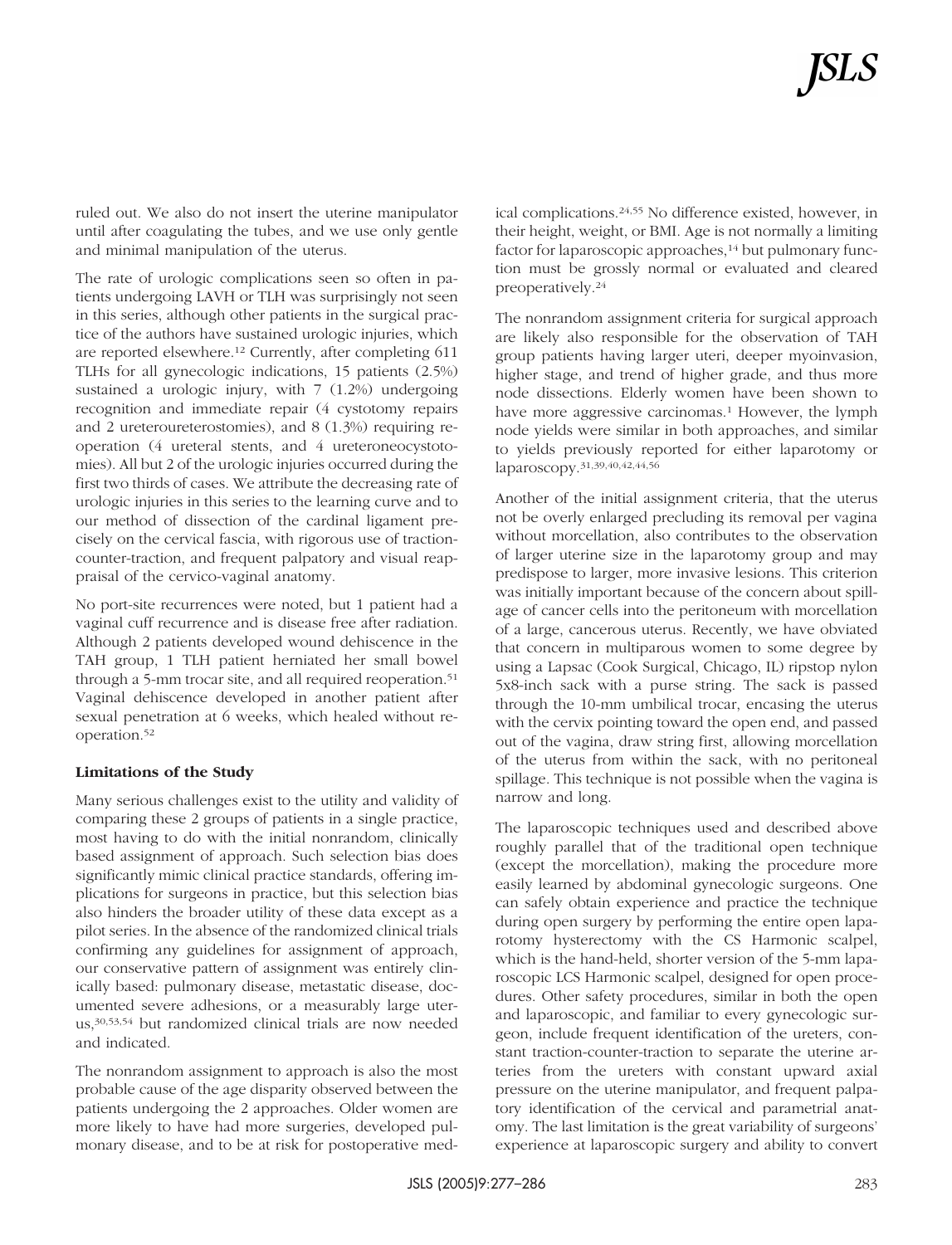their open skills to laparoscopic skills. We recommend that surgeons learning these techniques should work with other attending surgeons in their early series, because residents are not typically able to prevent complications when they are also learning these techniques.

We are hopeful that these data will serve to justify prospective, randomized clinical trials. The series exposes difficulties, highlights risks that need to be minimized, and confirms the safety of the procedure, which will be important in designing randomized trials. Taking into account concerns about the assignment to approach and the disparities in age, comparison of data from the 2 different approaches is still very useful and mimics actual clinical practice standards.

Gynecologic oncologists do not randomly assign a surgical approach. Rather, they evaluate each patient's surgical and medical history, physical examination, and radiological testing data to determine the safest and most feasible approach. They also perform additional procedures to address pelvic floor dysfunction and anomalous findings as needed. This series reflects just that standard, documents the surgical difficulties and clinical utility of each approach, and illuminates the need for study in prospective randomized trials.

## **CONCLUSION**

We report this retrospective, observational series of total laparoscopic hysterectomies and total abdominal hysterectomies to document the safety and reasonable surgical parameters so that more surgeons will undertake a total laparoscopic approach for their patients with endometrial pathology when safely indicated. Given that a laparoscopic approach can never be recommended for all women with clinically early endometrial cancer due to the previously mentioned contraindications, selective assignment of approach will always be needed. The data generated from this series, which demonstrate the feasibility, benefits, and utility for select patients in real clinical practice, should serve as a basis for conducting future randomized clinical trials.

#### **References:**

1. Homesley HD. Management of endometrial cancer [see comments]. *Am J Obstet Gynecol.* 1996;174(2):529 –534.

2. Childers JM, Brzechffa PR, Hatch KD, Surwit EA. Laparoscopically assisted surgical staging (LASS) of endometrial cancer. *Gynecol Oncol.* 1993;51(1):33–38.

3. Eltabbakh GH, Shamonki MI, Moody JM, Garafano LL. Lapa-

roscopy as the primary modality for the treatment of women with endometrial carcinoma. *Cancer.* 2001;91(2):378 –387.

4. Hur M, Kim JH, Moon JS, Lee JC, Seo DW. Laparoscopically assisted vaginal hysterectomy. *J Reprod Med.* 1995;40(12):829 – 833.

5. Doucette RC, Scott JR. Comparison of laparoscopically assisted vaginal hysterectomy with abdominal and vaginal hysterectomy. *J Reprod Med.* 1996;41(1):1-6.

6. Kung FT, Hwang FR, Lin H, Tai MC, Hsieh CH, Chang SY. Comparison of laparoscopically assisted vaginal hysterectomy and abdominal hysterectomy in Taiwan. *J Formos Med Assoc.* 1996;95(10):769 –775.

7. Polet R, de Jong P, van der Spuy ZM, Shelton M. Laparoscopically assisted vaginal hysterectomy (LAVH)—an alternative to total abdominal hysterectomy. *S Afr Med J.* 86(9 Suppl):1190 – 1194, 1996.

8. Schneider A, Merker A, Martin C, Michels W, Krause N. Laparoscopically assisted vaginal hysterectomy as an alternative to abdominal hysterectomy in patients with fibroids. *Arch Gynecol Obstet.* 1997;259(2):79 – 85.

9. Malur S, Possover M, Michels W, Schneider A. Laparoscopicassisted vaginal versus abdominal surgery in patients with endometrial cancer—a prospective randomized trial. *Gynecol Oncol.* 2001;80(2):239 –244.

10. Reich H, DeCaprio J, McGlynn F. Laparoscopic hysterectomy. *J Gynecol Surg.* 1989;5:213–216.

11. Chou DC, Rosen DM, Cario GM, et al. Home within 24 hours of laparoscopic hysterectomy. *Aust N Z J Obstet Gynaecol.* 1999; 39(2):234 –238.

12. O'Hanlan KA, Lopez L, Dibble SL, Garnier AC, Huang GS, Leuchtenberger M. Total laparoscopic hysterectomy: body mass index and outcomes. *Obstet Gynecol.* 2003;102(6):1384 –1392.

13. O'Hanlan KA, Huang GS, Lopez L, Garnier AC. Selective incorporation of total laparoscopic hysterectomy for adnexal pathology and body mass index. *Gynecol Oncol.* 2004;93(1): 137–143.

14. O'Hanlan KA, Huang GS, Lopez L, Garnier AC. Total laparoscopic hysterectomy for oncological indications with outcomes stratified by age. *Gynecol Oncol.* 2004;95(1):196-203. [POSSIBLE ERROR]

15. Gynecologic Oncology Group. *GOG Surgical Manual.* Buffalo, NY: Gynecologic Oncology Group; 1994.

16. Olive DL, Parker WH, Cooper JM, Levine RL. The AAGL classification system for laparoscopic hysterectomy. Classification committee of the American Association of Gynecologic Laparoscopists. *J Am Assoc Gynecol Laparosc.* 2000;7(1):9-15. [POSSIBLE ERROR]

17. Nezhat C, Nezhat F, Luciano A, Siegler A, Metzger D, Nezhat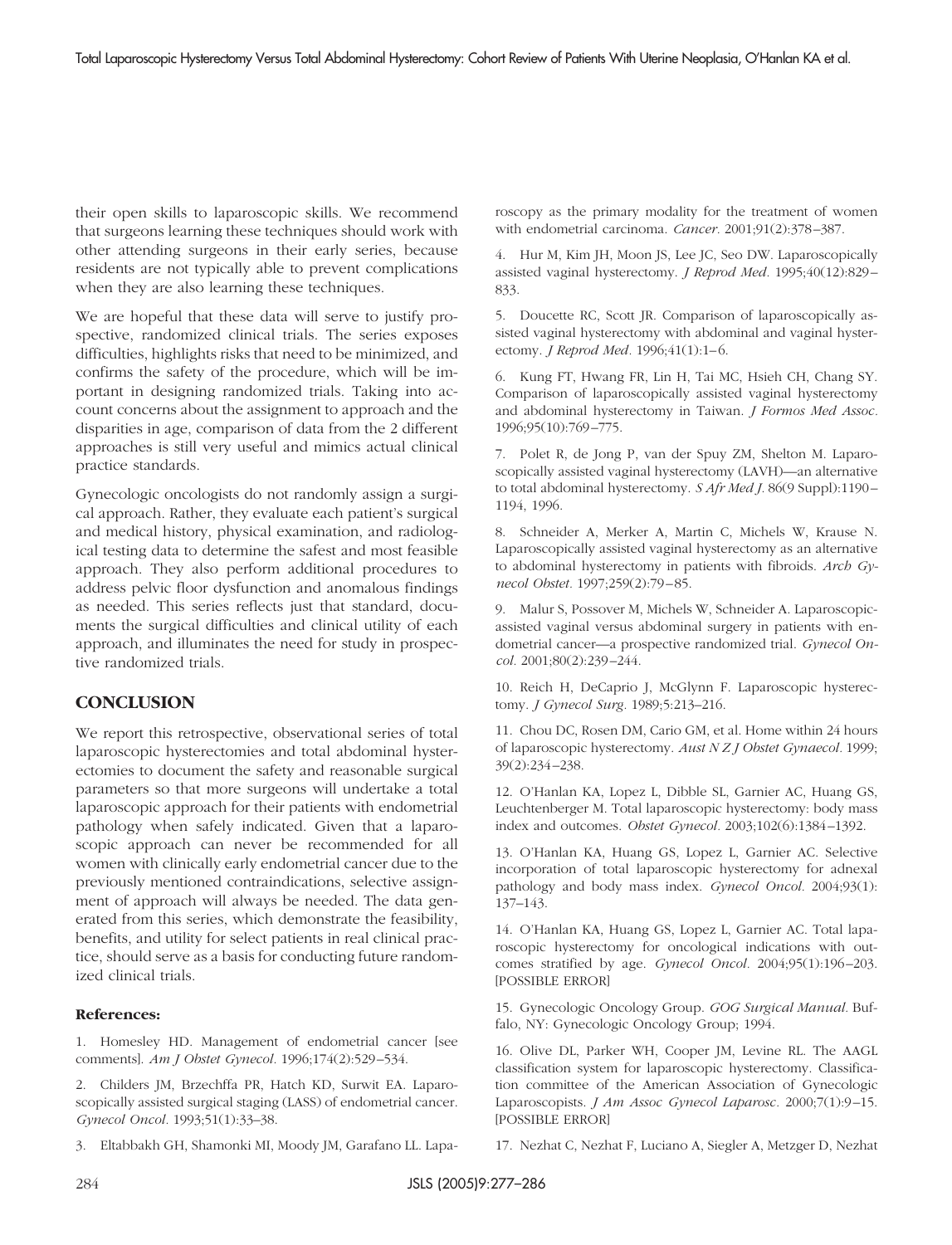C. *Operative Gynecologic Laparoscopy: Principles and Techniques.* New York, NY: McGraw-Hill Inc; 1994.

18. Erian M, McLaren GR, Buck RJ, Wright G. Reducing costs of laparoscopic hysterectomy. *J Am Assoc Gynecol Laparosc.* 1999;  $6(4):471-475.$ 

19. Morrow CP, Curtin JP. *Synopsis of Gynecologic Oncology.* Fifth ed. San Francisco, CA: Churchill Livingstone; 1998.

20. Anderson B, Connor JP, Andrews JI, et al. Obesity and prognosis in endometrial cancer. *Am J Obstet Gynecol.* 1996; 174(4):1171–1179.

21. Kaku T, Matsumura M, Sakai K, et al. Endometrial carcinoma in women 65 years of age or older: a clinicopathologic study. *Eur J Gynaecol Oncol.* 1996;17(5):357–360.

22. Zelmanowicz A, Hildesheim A, Sherman ME, et al. Evidence for a common etiology for endometrial carcinomas and malignant mixed mullerian tumors. *Gynecol Oncol.* 1998;69(3):253– 257.

23. Childers JM, Hatch KD, Tran AN, Surwit EA. Laparoscopic para-aortic lymphadenectomy in gynecologic malignancies. *Obstet Gynecol.* 1993;82(5):741–747.

24. Kadar N. Preliminary prospective observations on the laparoscopic management of endometrial carcinoma using the twostage approach to aortic lymphadenectomy. *J Am Assoc Gynecol Laparosc.* 1997;4(4):443– 448.

25. Holub Z, Bartos P, Jabor A, Eim J, Fischlova D, Kliment L. Laparoscopic surgery in obese women with endometrial cancer. *J Am Assoc Gynecol Laparosc.* 2000;7(1):83– 88.

26. Eltabbakh GH, Shamonki MI, Moody JM, Garafano LL. Hysterectomy for obese women with endometrial cancer: laparoscopy or laparotomy? *Gynecol Oncol.* 78(3 pt 1):329 –335, 2000.

27. Dumont L, Mattys M, Mardirosoff C, Picard V, Alle JL, Massaut J. Hemodynamic changes during laparoscopic gastroplasty in morbidly obese patients. *Obes Surg.* 1997;7(4):326 –331.

28. Galizia G, Prizio G, Lieto E, et al. Hemodynamic and pulmonary changes during open, carbon dioxide pneumoperitoneum and abdominal wall-lifting cholecystectomy. *Surg Endosc.* 2001;15(5):477– 483.

29. Eltabbakh GH, Piver MS, Hempling RE, Recio FO. Laparoscopic surgery in obese women. *Obstet Gynecol.* 94(5 pt 1):704 – 708, 1999.

30. Joris JL, Chiche JD, Canivet JL, Jacquet NJ, Legros JJ, Lamy ML. Hemodynamic changes induced by laparoscopy and their endocrine correlates: effects of clonidine. *J Am Coll Cardiol.* 1998;32(5):1389 –1396.

31. Kadar N. Laparoscopic management of gynecological malignancies. *Curr Opin Obstet Gynecol.* 1997;9(4):247–255.

32. Scribner DR Jr., Walker JL, Johnson GA, McMeekin SD, Gold

MA, Mannel RS. Laparoscopic pelvic and paraaortic lymph node dissection: analysis of the first 100 cases. *Gynecol Oncol.* 2001; 82(3):498 –503.

33. Scribner DR, Jr., Walker JL, Johnson GA, McMeekin SD, Gold MA, Mannel RS. Surgical management of early-stage endometrial cancer in the elderly: is laparoscopy feasible? *Gynecol Oncol.* 2001;83(3):563–568.

34. Chapron C, Dubuisson JB, Ansquer Y. Hysterectomy for patients without previous vaginal delivery: results and modalities of laparoscopic surgery. *Hum Reprod.* 1996;11(10):2122–2126.

35. Roovers JP, van der Bom JG, Huub van der Vaart C, Fousert DM, Heintz AP. Does mode of hysterectomy influence micturition and defecation? *Acta Obstet Gynecol Scand.* 2001;80(10): 945–951.

36. Barrington JW, Edwards G. Posthysterectomy vault prolapse. *Int Urogynecol J Pelvic Floor Dysfunct.* 2000;11(4):241–245.

37. Zivkovic F, Tamussino K, Ralph G, Schied G, Auer-Grumbach M. Long-term effects of vaginal dissection on the innervation of the striated urethral sphincter. *Obstet Gynecol.* 1996;87(2): 257–260.

38. Gemignani ML, Curtin JP, Zelmanovich J, Patel DA, Venkatraman E, Barakat RR. Laparoscopic-assisted vaginal hysterectomy for endometrial cancer: clinical outcomes and hospital charges [see comments]. *Gynecol Oncol.* 1999;73(1):5–11.

39. Eltabbakh GH. Effect of surgeon's experience on the surgical outcome of laparoscopic surgery for women with endometrial cancer. *Gynecol Oncol.* 2000;78(1):58-61.

40. Lavie O, Cross PA, Beller U, Dawlatly B, Lopes A, Monaghan JM. Laparoscopic port-site metastasis of an early stage adenocarcinoma of the cervix with negative lymph nodes. *Gynecol Oncol.* 1999;75(1):155–157.

41. Chapron CM, Dubuisson JB, Ansquer Y. Is total laparoscopic hysterectomy a safe surgical procedure? *Hum Reprod.* 1996; 11(11):2422–2424.

42. Childers JM, Spirtos NM, Brainard P, Surwit EA. Laparoscopic staging of the patient with incompletely staged early adenocarcinoma of the endometrium. *Obstet Gynecol.* 1994;83(4):597– 600.

43. Holub Z, Voracek J, Shomani A. A comparison of laparoscopic surgery with open procedure in endometrial cancer. *Eur J Gynaecol Oncol.* 1998;19(3):294 –296.

44. Bidzinski M, Mettler L, Zielinski J. Endoscopic lymphadenectomy and LAVH in the treatment of endometrial cancer. *Eur J Gynaecol Oncol.* 1998;19(1):32–34.

45. Boronow RC, Morrow CP, Creasman WT. Surgical staging in endometrial cancer: clinicopathologic findings of a prospective study. *Obstet Gynecol.* 1984;63:825.

46. Obermair A, Geramou M, Gucer F, et al. Does hysteroscopy